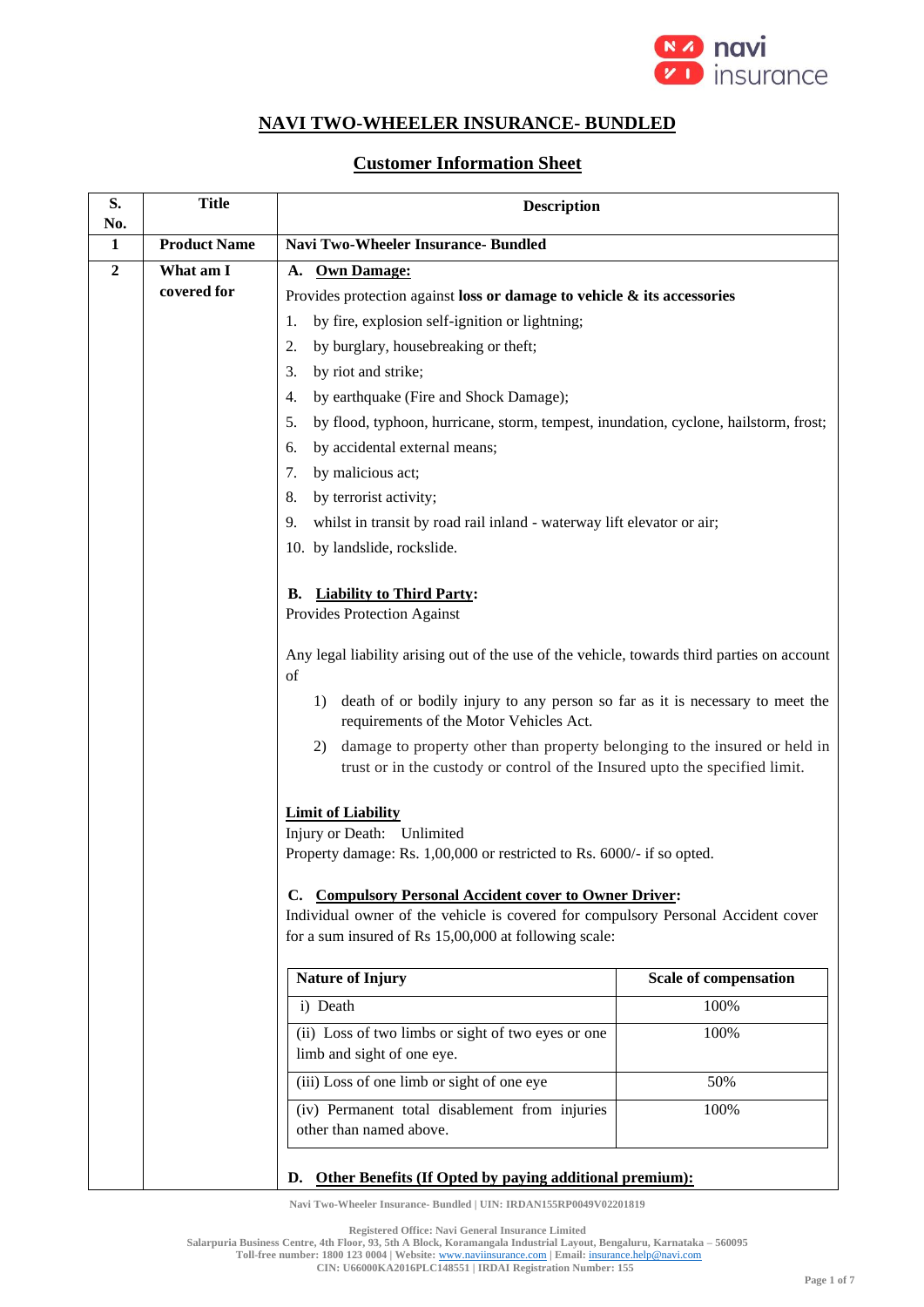

|   |                                     | Loss of Accessories by Burglary, Housebreaking or Theft - Accessories are<br>1.<br>covered against the risk of burglary and theft without vehicle being stolen itself.<br>Cover for Geographical Extension - Provides coverage beyond India in<br>2.<br>neighbouring countries Pakistan, Nepal, Bhutan, Bangladesh, Sri Lanka, Maldives<br>Personal accident cover to Pillion Rider - Pillion rider can be insured against risk<br>3.<br>of accidental death and bodily injury.<br>Legal liability to Paid driver - Wider legal liability in respect of paid driver is<br>4.<br>covered under Workmen's Compensation Act 1923, Fatal Accident Act, 1855 or at<br>Common Law and subsequent amendments of these Acts. |                         |
|---|-------------------------------------|----------------------------------------------------------------------------------------------------------------------------------------------------------------------------------------------------------------------------------------------------------------------------------------------------------------------------------------------------------------------------------------------------------------------------------------------------------------------------------------------------------------------------------------------------------------------------------------------------------------------------------------------------------------------------------------------------------------------|-------------------------|
| 3 | <b>IDV-Definition</b>               | Sum Insured -Insured Declared Value (IDV):                                                                                                                                                                                                                                                                                                                                                                                                                                                                                                                                                                                                                                                                           |                         |
|   |                                     | IDV or sum insured of the vehicle and accessories is fixed on the basis of                                                                                                                                                                                                                                                                                                                                                                                                                                                                                                                                                                                                                                           |                         |
|   |                                     | Manufacturer's Ex showroom price of the make and model at the commencement of                                                                                                                                                                                                                                                                                                                                                                                                                                                                                                                                                                                                                                        |                         |
|   |                                     | insurance subject to depreciation according to age of the vehicle as per table below:<br><b>AGE OF VEHICLE</b>                                                                                                                                                                                                                                                                                                                                                                                                                                                                                                                                                                                                       | $%$ OF                  |
|   |                                     |                                                                                                                                                                                                                                                                                                                                                                                                                                                                                                                                                                                                                                                                                                                      | <b>DEPRECIATION FOR</b> |
|   |                                     |                                                                                                                                                                                                                                                                                                                                                                                                                                                                                                                                                                                                                                                                                                                      |                         |
|   |                                     | Not exceeding 6 months<br>Exceeding 6 months but not exceeding 1 year                                                                                                                                                                                                                                                                                                                                                                                                                                                                                                                                                                                                                                                | 5%<br>15%               |
|   |                                     | Exceeding 1 year but not exceeding 2 years                                                                                                                                                                                                                                                                                                                                                                                                                                                                                                                                                                                                                                                                           | 20%                     |
|   |                                     | Exceeding 2 year but not exceeding 3 years                                                                                                                                                                                                                                                                                                                                                                                                                                                                                                                                                                                                                                                                           | 30%                     |
|   |                                     | Exceeding 3 year but not exceeding 4 years                                                                                                                                                                                                                                                                                                                                                                                                                                                                                                                                                                                                                                                                           | 40%<br>50%              |
|   |                                     | Exceeding 4 year but not exceeding 5 years                                                                                                                                                                                                                                                                                                                                                                                                                                                                                                                                                                                                                                                                           |                         |
|   |                                     | IDV of vehicles beyond 5 years of age and of obsolete models of vehicles (i.e. models                                                                                                                                                                                                                                                                                                                                                                                                                                                                                                                                                                                                                                |                         |
|   |                                     | which the manufacturers have discontinued to manufacture) is determined on the basis<br>of an understanding between the insurer and the insured.                                                                                                                                                                                                                                                                                                                                                                                                                                                                                                                                                                     |                         |
|   |                                     |                                                                                                                                                                                                                                                                                                                                                                                                                                                                                                                                                                                                                                                                                                                      |                         |
|   |                                     | Additional coverage to Electrical and Non-electrical accessories (not part of standard<br>vehicle) will also be determined accordingly.                                                                                                                                                                                                                                                                                                                                                                                                                                                                                                                                                                              |                         |
|   |                                     | IDV remains fixed during the entire policy period and is payable in the event of Theft<br>and Total Loss/Constructive Total Loss (Vehicle is treated as Constructive Total Loss                                                                                                                                                                                                                                                                                                                                                                                                                                                                                                                                      |                         |
|   |                                     | if cost of retrieval/repair subject to terms of the policy exceeds 75% of IDV) of the                                                                                                                                                                                                                                                                                                                                                                                                                                                                                                                                                                                                                                |                         |
|   |                                     | insured vehicle.                                                                                                                                                                                                                                                                                                                                                                                                                                                                                                                                                                                                                                                                                                     |                         |
| 4 | General                             | The company shall not be liable if loss or damage is attributed to the following;                                                                                                                                                                                                                                                                                                                                                                                                                                                                                                                                                                                                                                    |                         |
|   | <b>Exceptions</b><br>(Applicable to | If the vehicle insured herein is used otherwise than in accordance with the<br>1.                                                                                                                                                                                                                                                                                                                                                                                                                                                                                                                                                                                                                                    |                         |
|   | all sections of                     | 'Limitations as to Use' provision which prohibits use of vehicle for                                                                                                                                                                                                                                                                                                                                                                                                                                                                                                                                                                                                                                                 |                         |
|   | the Policy)                         | Hire & Reward<br>a.                                                                                                                                                                                                                                                                                                                                                                                                                                                                                                                                                                                                                                                                                                  |                         |
|   |                                     | Carriage of goods other than samples or personal luggage<br>b.                                                                                                                                                                                                                                                                                                                                                                                                                                                                                                                                                                                                                                                       |                         |
|   |                                     | Organized racing<br>c.                                                                                                                                                                                                                                                                                                                                                                                                                                                                                                                                                                                                                                                                                               |                         |
|   |                                     | Pace making<br>d.                                                                                                                                                                                                                                                                                                                                                                                                                                                                                                                                                                                                                                                                                                    |                         |
|   |                                     | Speed testing<br>e.                                                                                                                                                                                                                                                                                                                                                                                                                                                                                                                                                                                                                                                                                                  |                         |
|   |                                     | f.<br>Reliability trials                                                                                                                                                                                                                                                                                                                                                                                                                                                                                                                                                                                                                                                                                             |                         |
|   |                                     | Use in connection with motor trade<br>g.                                                                                                                                                                                                                                                                                                                                                                                                                                                                                                                                                                                                                                                                             |                         |
|   |                                     | If vehicle is driven by any person other than a Driver as stated in the Driver's<br>2.<br>Clause. As per Driver's clause person driving the vehicle must hold an<br>effective driving licence to drive vehicle insured and should not be<br>disqualified from holding such a licence.                                                                                                                                                                                                                                                                                                                                                                                                                                |                         |

**Registered Office: Navi General Insurance Limited**

**Salarpuria Business Centre, 4th Floor, 93, 5th A Block, Koramangala Industrial Layout, Bengaluru, Karnataka – 560095**

**Toll-free number: 1800 123 0004 | Website:** [www.naviinsurance.com](http://www.naviinsurance.com/) **| Email:** [insurance.help@navi.com](mailto:insurance.help@navi.com)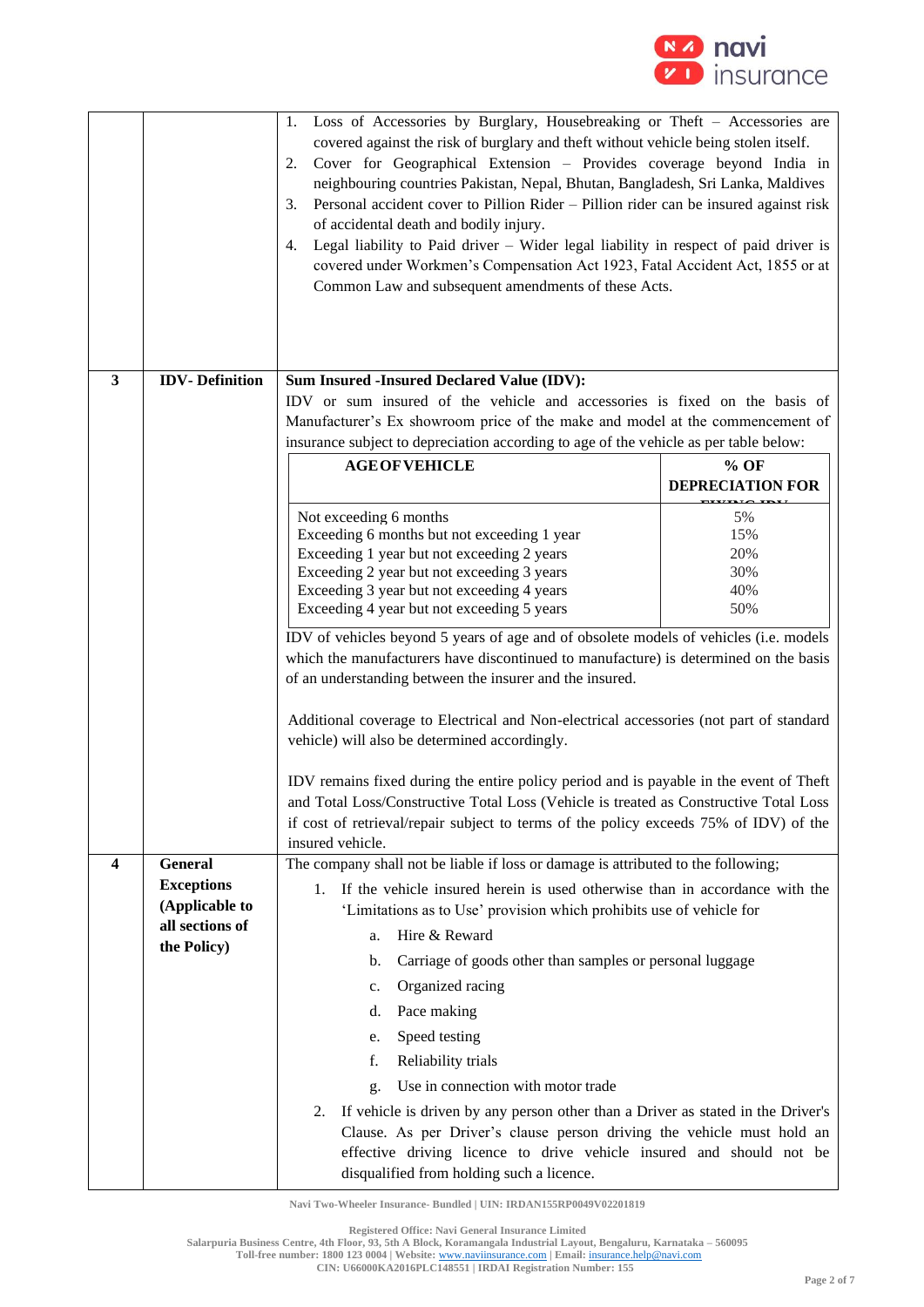

|   |                     | In respect of any claim arising out of any contractual liability.<br>3.                                                                                        |
|---|---------------------|----------------------------------------------------------------------------------------------------------------------------------------------------------------|
|   |                     | Any accidental loss or damage and/or liability caused sustained or incurred<br>4.                                                                              |
|   |                     | outside the geographical area;                                                                                                                                 |
|   |                     | Consequential loss, wear & tear, depreciation, mechanical or electrical<br>5.                                                                                  |
|   |                     | breakdown.                                                                                                                                                     |
|   |                     | If person driving your vehicle is under the influence of intoxicating liquor or<br>6.                                                                          |
|   |                     | drugs.                                                                                                                                                         |
|   |                     | Any accidental loss or damage to any property whatsoever or any loss or<br>7.                                                                                  |
|   |                     | expense whatsoever resulting or arising there from or any consequential loss.                                                                                  |
|   |                     | War, Invasion, the Act of foreign enemies, hostilities or warlike operations<br>8.                                                                             |
|   |                     | (whether before or after declaration of war), Civil War, Mutiny, Rebellion                                                                                     |
|   |                     | Military or usurped power, nuclear weapons material, liability arising from                                                                                    |
|   |                     | ionising radiations or contamination by radioactivity from any nuclear fuel.                                                                                   |
|   |                     |                                                                                                                                                                |
|   |                     | (Note: the above is an abridged wording of the policy exclusions. Please refer to the<br>policy document for the full listing)                                 |
| 5 | <b>Renewal</b>      | • Policy will be renewed when due with mutual consent subject to applicable                                                                                    |
|   | <b>Conditions</b>   | premium. We may not renew the policy if the Insured Person has acted in an                                                                                     |
|   |                     | improper, dishonest or fraudulent manner or there has been any misrepresentation                                                                               |
|   |                     | under this Policy or the renewal of the Policy poses a moral hazard.                                                                                           |
| 6 | <b>Cancellation</b> | Cancellation by Insured - Policy can be cancelled at any time by giving 15 days'                                                                               |
|   |                     | prior written notice to Insurer. Refund of premium shall be computed in accordance                                                                             |
|   |                     | with company's short period rate for the period the Policy has been in force provided                                                                          |
|   |                     | no claim has occurred up to the date of cancellation. Proof of insurance of vehicle<br>elsewhere and original certificate of insurance must be provided to us. |
|   |                     |                                                                                                                                                                |
|   |                     | Cancellation by Insurer - The Company may cancel the policy by sending fifteen                                                                                 |
|   |                     | days' notice by recorded delivery to the insured at insured's last known address on the                                                                        |
|   |                     | grounds of misrepresentation, fraud, non-disclosure of material facts or non-                                                                                  |
|   |                     | cooperation. In the event of cancellation of this Policy on grounds of                                                                                         |
|   |                     | misrepresentation, fraud, non-disclosure of material facts, the policy shall stand                                                                             |
|   |                     | cancelled ab-initio and there will be no refund of premium. In the event the policy is                                                                         |
|   |                     | cancelled on the grounds of non-cooperation of the insured then the premium shall be                                                                           |
|   |                     | computed in accordance with company's short period rate for the period the Policy has                                                                          |
|   |                     | been in force provided no claim has occurred up to the date of cancellation.                                                                                   |
|   |                     | Return of the premium by the Company will be subject to retention of the minimum                                                                               |
|   |                     | premium of Rs. 100/- (or Rs. 25/- in respect of vehicles specifically designed/modified                                                                        |
|   |                     | for use by blind/handicapped/ mentally challenged persons).                                                                                                    |
|   |                     | Where the ownership of the vehicle is transferred, the Policy cannot be cancelled                                                                              |
|   |                     | unless evidence that the vehicle is insured elsewhere is produced.                                                                                             |
| 7 | <b>Claims</b>       | <b>Claim Notification &amp; Registration:</b>                                                                                                                  |
|   |                     |                                                                                                                                                                |
|   |                     | Notify or submit a claim by following way;                                                                                                                     |
|   |                     | By calling Toll Free 18001230004 OR                                                                                                                            |
|   |                     | By sending an E Mail to insurance.help@navi.com OR<br>For Senior Citizens, we have a special cell and Our Senior Citizen customers                             |
|   |                     | can email us at seniorcare@navi.com for priority resolution                                                                                                    |
|   |                     | Through Customer Portal on website <b>WWW.naviinsurance.com</b> OR                                                                                             |
|   |                     | Using Mobile App OR                                                                                                                                            |

**Registered Office: Navi General Insurance Limited**

**Salarpuria Business Centre, 4th Floor, 93, 5th A Block, Koramangala Industrial Layout, Bengaluru, Karnataka – 560095**

**Toll-free number: 1800 123 0004 | Website:** [www.naviinsurance.com](http://www.naviinsurance.com/) **| Email:** [insurance.help@navi.com](mailto:insurance.help@navi.com) **CIN: U66000KA2016PLC148551 | IRDAI Registration Number: 155**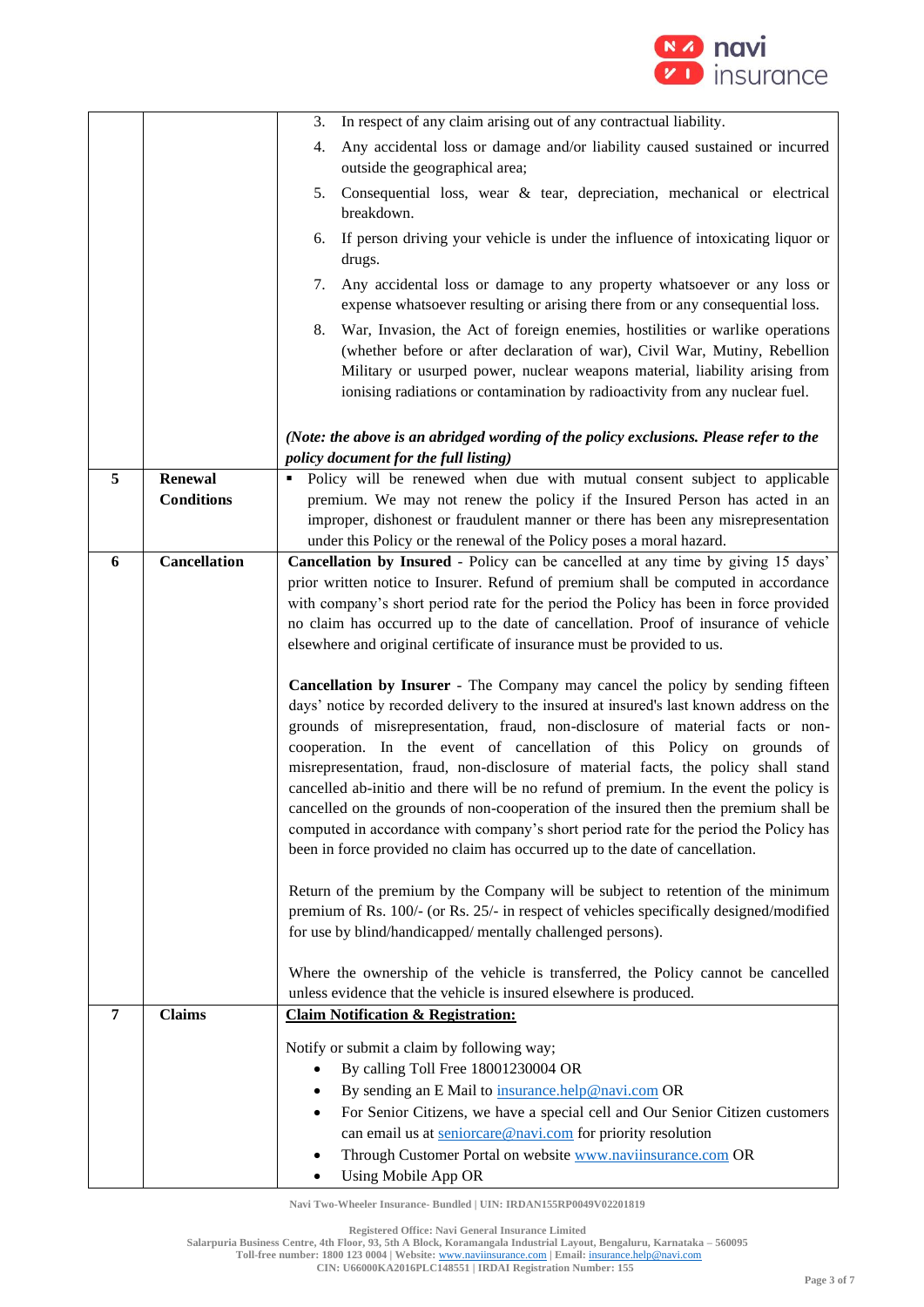

#### • Directly walk into branch

While notifying the claim, following information should be provided:

- Name of insured
- Insured contact numbers
- Policy number
- Date and time of loss
- Location of loss
- Nature and approximate extent of loss
- Place and contact details of the person at the loss location

### **After Notification & Registration:**

### **Own Damage Claims:**

You are advised to shift your vehicle to any of our network garage to avail "cashless" facility. Alternatively, you may shift your vehicle to any garage of your choice to avail claim as "Reimbursement".

Survey will be conducted before you carry out the repair by the surveyor at the garage. Please refer policy for details regarding survey process.

The Company has option to repair, reinstate or replace the vehicle or part thereof and/or its accessories or may pay in cash the amount of the loss or damage and the liability of the Company shall not exceed:

- a. for total loss / constructive total loss of the vehicle the Insured's Declared Value (IDV) of the vehicle (including accessories thereon) as specified in the Schedule less the value of the wreck.
- b. for partial losses, i.e. losses other than Total Loss/Constructive Total Loss of the vehicle - actual and reasonable costs of repair and/or replacement of parts lost/damaged subject to depreciation as per limits specified

Following are the documents that will be needed for survey and processing of Own Damage claim:

- Claim Form completely filled and duly signed by Insured (CO's seal need to be affixed in case the insured is a Firm/Company)
- Copy of Registration Certificate (original for verification)
- Copy of Motor Driving License of the person driving the vehicle at the time of accident (original for verification)
- Police Report / Panchnama (In case of Partial Theft / Third Party property damage / Death / Body Injury / Damage due to Riot, Strike and Malicious act)
- KYC documents (Address Proof as per policy & ID proof) if claim amount exceeds Rs. 1 lakh.
- Cancelled Cheque (CTS complied) or Filled NEFT Mandate form for online transfer of claim payment. (For reimbursement claims only).

### **Own Damage Claim Settlement:**

1. After receipt of all relevant claim document, surveyor will assess the loss and issue work order.

**Navi Two-Wheeler Insurance- Bundled | UIN: IRDAN155RP0049V02201819**

**Registered Office: Navi General Insurance Limited**

**Salarpuria Business Centre, 4th Floor, 93, 5th A Block, Koramangala Industrial Layout, Bengaluru, Karnataka – 560095 Toll-free number: 1800 123 0004 | Website:** [www.naviinsurance.com](http://www.naviinsurance.com/) **| Email:** [insurance.help@navi.com](mailto:insurance.help@navi.com)

**CIN: U66000KA2016PLC148551 | IRDAI Registration Number: 155**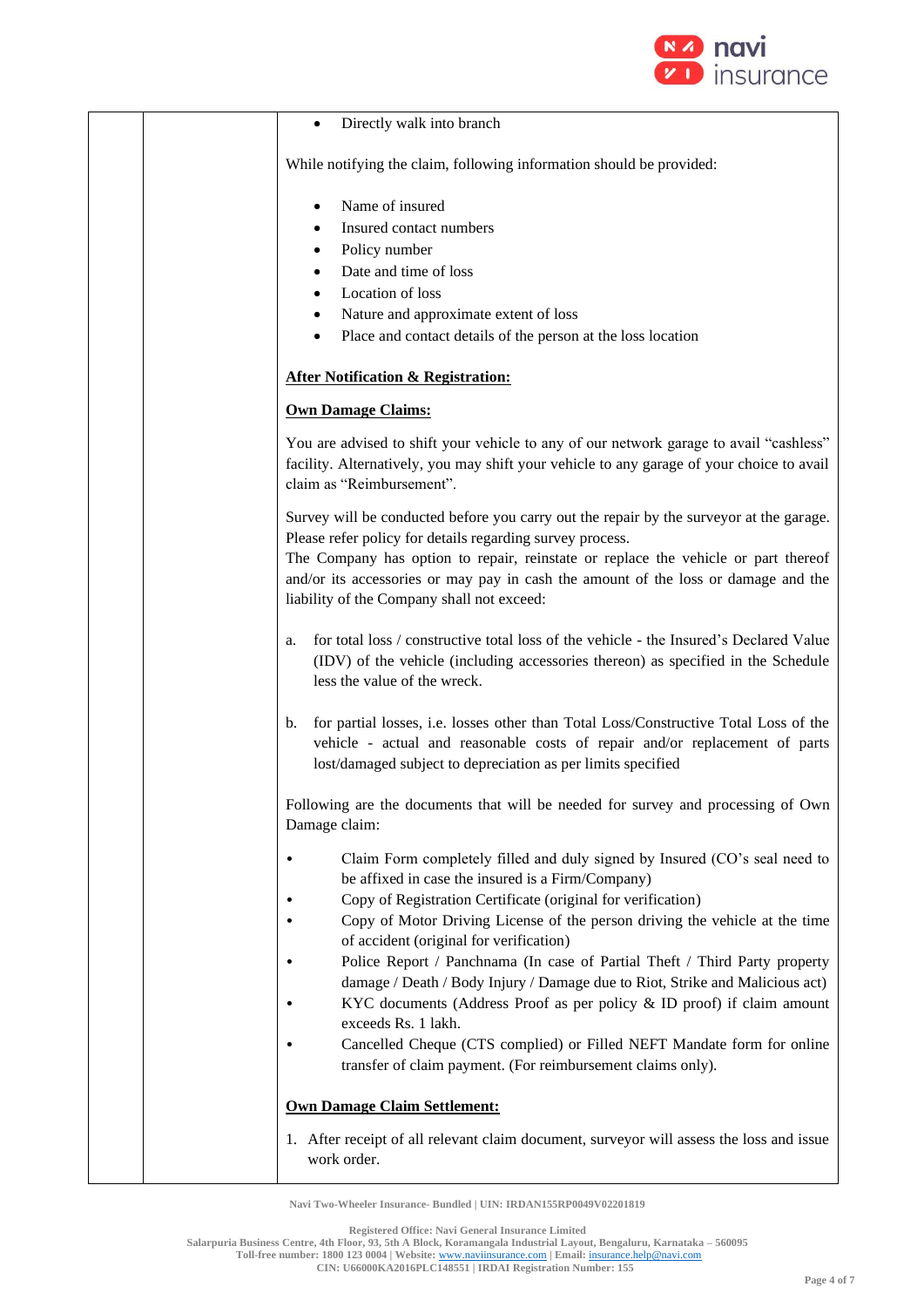

|   |                         | 2. The surveyor may conduct re-inspection once repairs are completed.                                                                                                                                                                                                                              |
|---|-------------------------|----------------------------------------------------------------------------------------------------------------------------------------------------------------------------------------------------------------------------------------------------------------------------------------------------|
|   |                         | 3. NAVI GI will issue a Claim Amount Confirmation (CAC) on receipt of<br>original/proforma repairing bill.                                                                                                                                                                                         |
|   |                         | 4. You can take the delivery of your vehicle by paying your share in claim and/or<br>amount towards any non-accidental work. While taking delivery of your vehicle,<br>submit Satisfaction letter signed by you (CO's seal need to be affixed in case the<br>insured is a Firm/Company) to garage. |
|   |                         | We will release claim payment within 7 working days after receipt of all claim<br>document.                                                                                                                                                                                                        |
|   |                         | Legal Liability Claims: Claim payment will be settled as awarded by court or as<br>agreed between the Company and Third Party.<br><b>Documentation for Liability claims</b>                                                                                                                        |
|   |                         | Policy Copy<br>$\bullet$                                                                                                                                                                                                                                                                           |
|   |                         | Copy of Registration Book<br>Copy of Motor Driving License of the person driving the vehicle at the time<br>of accident                                                                                                                                                                            |
|   |                         | Police Panchanama /FIR                                                                                                                                                                                                                                                                             |
|   |                         | Personal Accident Claims: Claims will be settled post receipt of necessary<br>documents.                                                                                                                                                                                                           |
|   |                         | We will require following documents to process your claim. You may provide the<br>same to enable us to promptly settle your claim.                                                                                                                                                                 |
|   |                         | <b>Documents for Personal Accident Claims</b>                                                                                                                                                                                                                                                      |
|   |                         | Policy copy                                                                                                                                                                                                                                                                                        |
|   |                         | Certificate of from government hospital doctor confirming the nature and<br>degree of disability                                                                                                                                                                                                   |
|   |                         | Discharge summary of the treating hospital clearly indicating the Hospital<br>Registration No.                                                                                                                                                                                                     |
|   |                         | Diagnostic reports                                                                                                                                                                                                                                                                                 |
|   |                         | FIR / Panchanama- (if Notified to Police) Attested or Original<br>Final Police Report- (if applicable)                                                                                                                                                                                             |
|   |                         | Death Certificate*                                                                                                                                                                                                                                                                                 |
|   |                         | Post Mortem report*                                                                                                                                                                                                                                                                                |
|   |                         | Legal Heir certificate /nominee certificate*                                                                                                                                                                                                                                                       |
|   |                         | (Marked with * are required only in death claims)                                                                                                                                                                                                                                                  |
|   |                         | The list of documents furnished herein is illustrative but not exhaustive. We may<br>request you to provide more documents depending upon the nature of loss and                                                                                                                                   |
|   |                         | circumstances.                                                                                                                                                                                                                                                                                     |
|   |                         | Please also refer policy for detail documentation requirement.                                                                                                                                                                                                                                     |
| 8 | <b>Policy Servicing</b> | a. Call Us: Toll Free 1800 123 0004                                                                                                                                                                                                                                                                |
|   |                         | b. Email: insurance.help@navi.com                                                                                                                                                                                                                                                                  |
|   |                         | Email for Senior Citizens- seniorcare@navi.com                                                                                                                                                                                                                                                     |

**Registered Office: Navi General Insurance Limited**

**Salarpuria Business Centre, 4th Floor, 93, 5th A Block, Koramangala Industrial Layout, Bengaluru, Karnataka – 560095**

**Toll-free number: 1800 123 0004 | Website:** [www.naviinsurance.com](http://www.naviinsurance.com/) **| Email:** [insurance.help@navi.com](mailto:insurance.help@navi.com)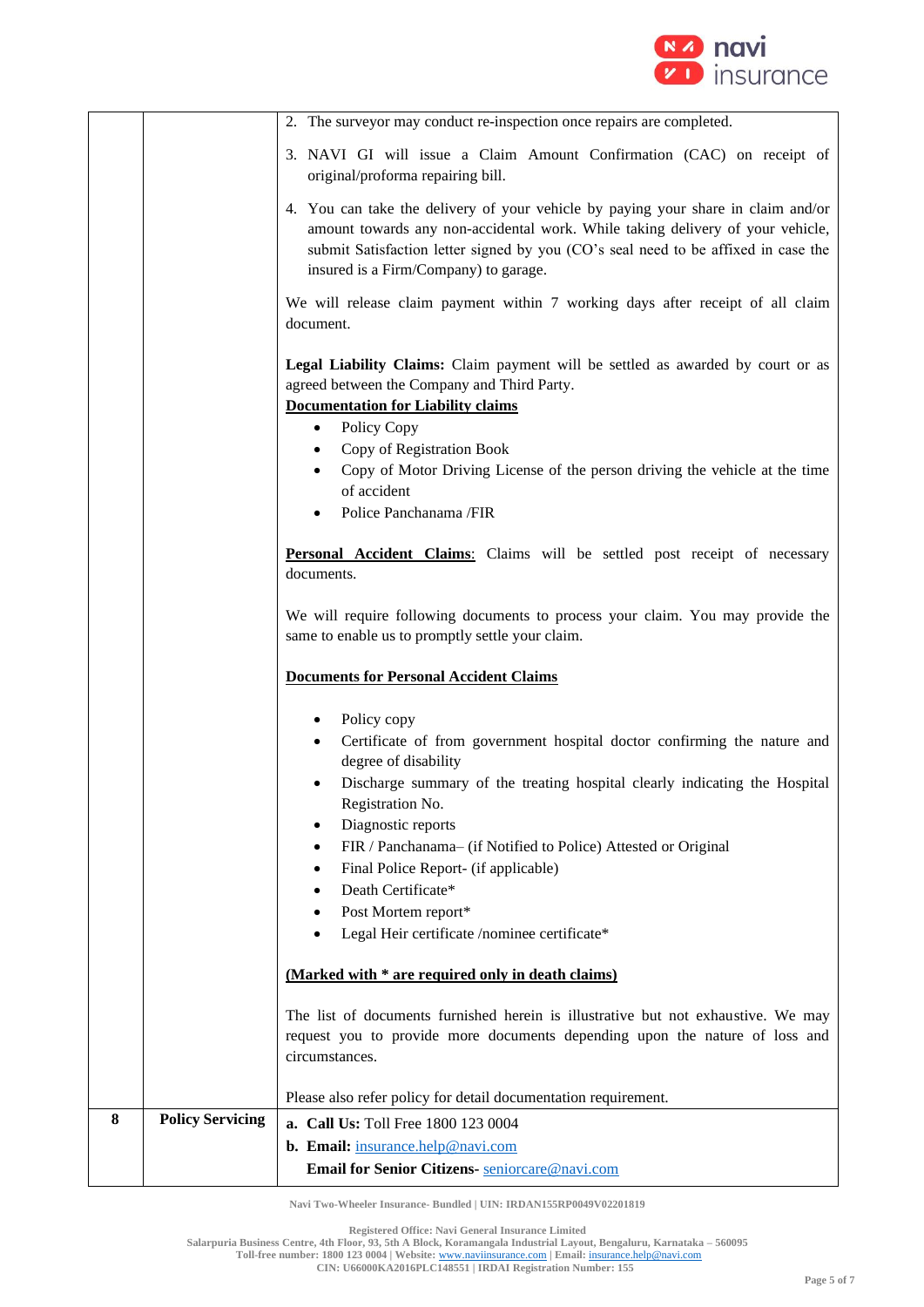

|                  |                                   | c. Visit our website: https://www.naviinsurance.com/service/                                                                                                                                                                                                                                                                                                                                                                                                                                                                                  |
|------------------|-----------------------------------|-----------------------------------------------------------------------------------------------------------------------------------------------------------------------------------------------------------------------------------------------------------------------------------------------------------------------------------------------------------------------------------------------------------------------------------------------------------------------------------------------------------------------------------------------|
|                  |                                   | d. Walk in for assistance                                                                                                                                                                                                                                                                                                                                                                                                                                                                                                                     |
|                  |                                   | e. Dispatch your letters to us at -                                                                                                                                                                                                                                                                                                                                                                                                                                                                                                           |
|                  |                                   | Corporate Office: Navi General Insurance Limited                                                                                                                                                                                                                                                                                                                                                                                                                                                                                              |
|                  |                                   | Salarpuria Business Centre, 4th B Cross Road, 5th Block, Koramangala Industrial                                                                                                                                                                                                                                                                                                                                                                                                                                                               |
|                  |                                   | Layout, Bengaluru, Karnataka - 560095                                                                                                                                                                                                                                                                                                                                                                                                                                                                                                         |
|                  |                                   | f. Escalation -                                                                                                                                                                                                                                                                                                                                                                                                                                                                                                                               |
|                  |                                   | First Escalation - Contact Customer Experience Team at -<br>$\bullet$                                                                                                                                                                                                                                                                                                                                                                                                                                                                         |
|                  |                                   | Manager.CustomerExperience@navi.com                                                                                                                                                                                                                                                                                                                                                                                                                                                                                                           |
|                  |                                   | Second Escalation - Email to Head Customer Experience and Grievance<br>$\bullet$<br>Redressal Officer at - Head.CustomerExperience@navi.com                                                                                                                                                                                                                                                                                                                                                                                                   |
|                  | Grievances /<br><b>Complaints</b> | If You have a grievance about any matter relating to the Policy, or Our decision on<br>any matter, or the claim, You can address Your grievance as follows:                                                                                                                                                                                                                                                                                                                                                                                   |
|                  |                                   | 1. Our Grievance Redressal Officer                                                                                                                                                                                                                                                                                                                                                                                                                                                                                                            |
|                  |                                   | You can send Your grievance in writing by post or email to Our Grievance<br>Redressal Officer at the following address:                                                                                                                                                                                                                                                                                                                                                                                                                       |
|                  |                                   | <b>Navi General Insurance Limited</b>                                                                                                                                                                                                                                                                                                                                                                                                                                                                                                         |
|                  |                                   | (formerly known as DHFL General Insurance Limited)                                                                                                                                                                                                                                                                                                                                                                                                                                                                                            |
|                  |                                   | Corporate Office: Salarpuria Business Centre, 4th B Cross Road, 5th<br>Block, Koramangala Industrial Layout, Bengaluru, Karnataka - 560095                                                                                                                                                                                                                                                                                                                                                                                                    |
|                  |                                   | E-mail: gro@navi.com                                                                                                                                                                                                                                                                                                                                                                                                                                                                                                                          |
|                  |                                   | Toll free: 1800 123 0004                                                                                                                                                                                                                                                                                                                                                                                                                                                                                                                      |
|                  |                                   | 2. Consumer Affairs Department of IRDAI                                                                                                                                                                                                                                                                                                                                                                                                                                                                                                       |
|                  |                                   | In case it is not resolved within 15 days or if You are unhappy with the<br>a.<br>resolution You can approach the Grievance Redressal Cell of the Consumer<br>Affairs Department of IRDAI by calling Toll Free Number 155255 (or)<br>1800 4254 732 or sending an e-mail to complaints@irdai.gov.in. You can<br>also make use of IRDAI's online portal - Integrated Grievance Management                                                                                                                                                       |
|                  |                                   | System (IGMS) by registering Your complaint at igms.irda.gov.in.<br>You can send a letter to IRDAI with Your complaint on a Complaint<br>b.<br>Registration Form available by clicking here. You must fill and send the<br>Complaint Registration Form along with any documents by post or courier<br>to General Manager, Insurance Regulatory and Development Authority of<br>India<br>(IRDAI), Consumer Affairs Department - Grievance Redressal Cell,<br>Sy.No.115/1, Financial District, Nanakramguda, Gachibowli, Hyderabad -<br>500032. |
|                  |                                   | You can visit the portal http://www.policyholder.gov.in for more details.<br>$c_{\cdot}$                                                                                                                                                                                                                                                                                                                                                                                                                                                      |
|                  |                                   | 3. Insurance Ombudsman                                                                                                                                                                                                                                                                                                                                                                                                                                                                                                                        |
|                  |                                   | You can approach the Insurance Ombudsman depending on the nature of<br>grievance and financial implication, if any. Information about Insurance<br>Ombudsmen, their jurisdiction and powers is available on the website of the<br>Insurance Regulatory and Development Authority of India (IRDAI) at<br>www.irdai.gov.in, or of the General Insurance Council at<br>www.generalinsurancecouncil.org.in, the Consumer Education Website of<br>the IRDAI at http://www.policyholder.gov.in, or from any of Our Offices.                         |
|                  |                                   | Ombudsman and Addresses: Refer the below link:                                                                                                                                                                                                                                                                                                                                                                                                                                                                                                |
|                  |                                   | http://ecoi.co.in/ombudsman.html                                                                                                                                                                                                                                                                                                                                                                                                                                                                                                              |
| $\boldsymbol{9}$ | Insured's                         | Insured may renew the policy by paying the premium as and when policy is due<br>1.                                                                                                                                                                                                                                                                                                                                                                                                                                                            |
|                  | <b>Rights</b>                     | for renewal provided insurer has not declined renewal on grounds of fraud, mis-<br>representation, non-disclosure and non-cooperation.                                                                                                                                                                                                                                                                                                                                                                                                        |
|                  |                                   | In the event of the death of the sole insured, this policy will remain valid for a<br>2.                                                                                                                                                                                                                                                                                                                                                                                                                                                      |

**Registered Office: Navi General Insurance Limited**

**Salarpuria Business Centre, 4th Floor, 93, 5th A Block, Koramangala Industrial Layout, Bengaluru, Karnataka – 560095**

**Toll-free number: 1800 123 0004 | Website:** [www.naviinsurance.com](http://www.naviinsurance.com/) **| Email:** [insurance.help@navi.com](mailto:insurance.help@navi.com)